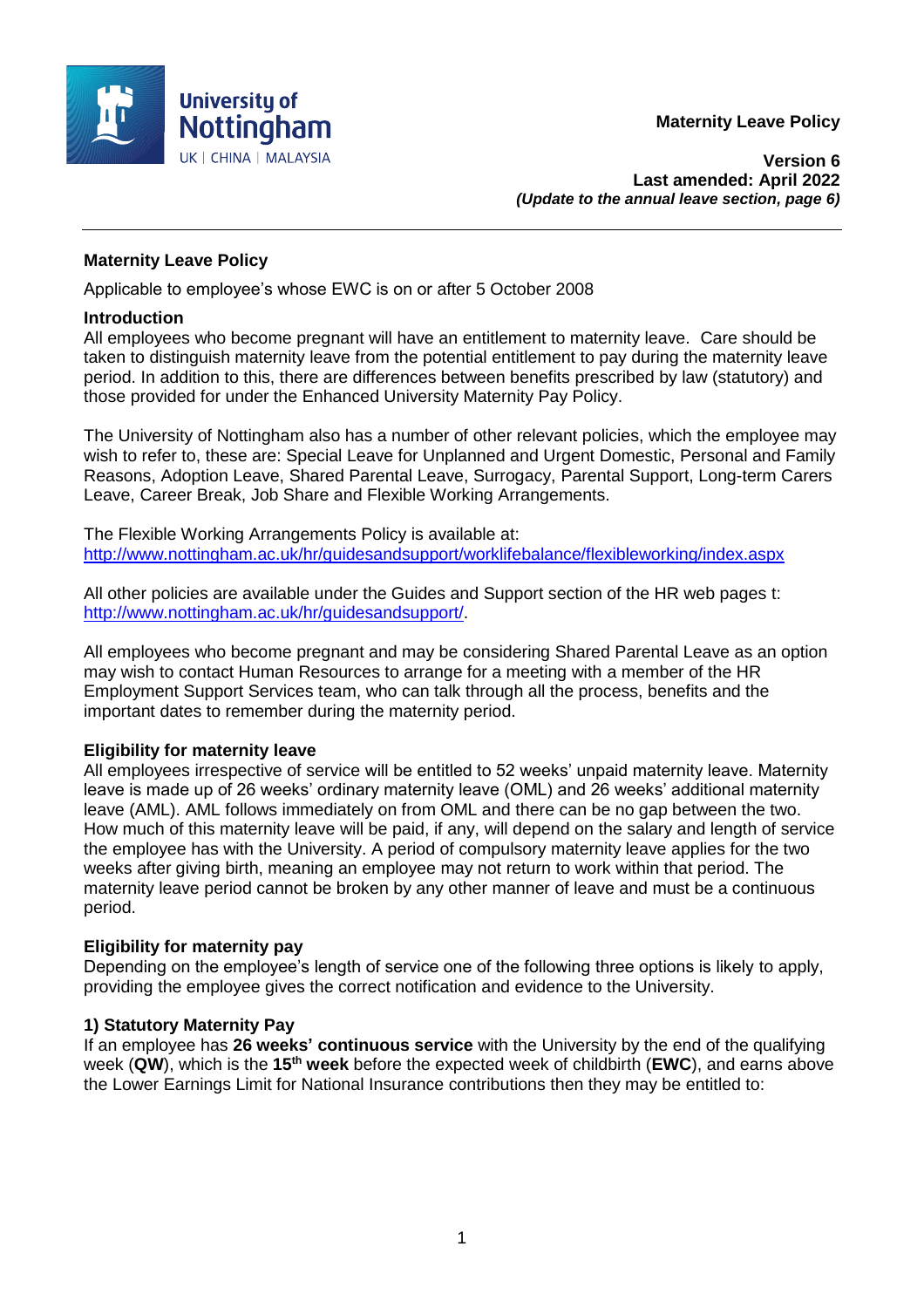- **39 weeks Statutory Maternity Pay (SMP)** this is made up of:
	- 6 weeks on the 'higher rate' of SMP which is 9/10ths of her average weekly earnings, followed by
	- 33 weeks on the 'lower rate' of SMP, which is the lesser of standard rate of SMP (which normally increases every year) or 90% of average earnings

The SMP period can then be followed by up to 13 weeks' unpaid leave.

#### **2) Maternity Allowance**

If an employee is not entitled to SMP but meets qualifying conditions based on recent employment and earnings records it may be possible to claim from the Jobcentre Plus office up to:

## **39 weeks Maternity Allowance (MA)**

The MA period can then be followed by up to 13 weeks' unpaid leave. In such cases, the University will provide the employee with an SMP1 form, which should be taken, by the employee to Jobcentre Plus. The form explains why they do not qualify for SMP.

#### **3) Enhanced University Maternity Pay**

If an employee has a contract of employment, full-time or part-time, on terms and conditions in excess of the statutory, has a minimum of **52 weeks' continuous service** with the University, up to and including the EWC and has given notice of their intention to return to work, the employee may be entitled to:

- **8 weeks' leave on full pay** (inclusive of any SMP)
- **16 weeks' leave on half pay plus SMP** (not exceeding full pay)
- **15 weeks' leave** on SMP at the appropriate rate
- **up to 13 weeks'** unpaid leave

In any event, no combination of payments should exceed full pay. All maternity benefits are classed as earnings and are therefore subject to deductions for Tax and National Insurance Contributions.

#### **Eligibility in other cases**

In the event of a stillbirth after the start of the 16<sup>th</sup> week before the expected week of childbirth, the employee shall be entitled to maternity leave as if the birth was live.

## **Entitlement to time off for Antenatal Care**

All pregnant employees have the right to paid time off to attend antenatal care, which may include relaxation and parent craft classes (on the advice of a healthcare professional) as well as medical examinations related to the pregnancy regardless of the employee's length of service. The employee should provide if requested, after the first appointment, evidence of appointments to their Head of Department or School (or appropriate manager).

#### **Commencement of Maternity Leave**

The employee may commence maternity leave at any time from the  $11<sup>th</sup>$  week before the EWC, up to the day of the birth provided the required notice is given (please see below). The only exceptions to this are:

 If the employee has a sickness absence due to a pregnancy-related illness, within four weeks of the EWC, then maternity leave and payments (if eligible) will start automatically on the first day after the absence.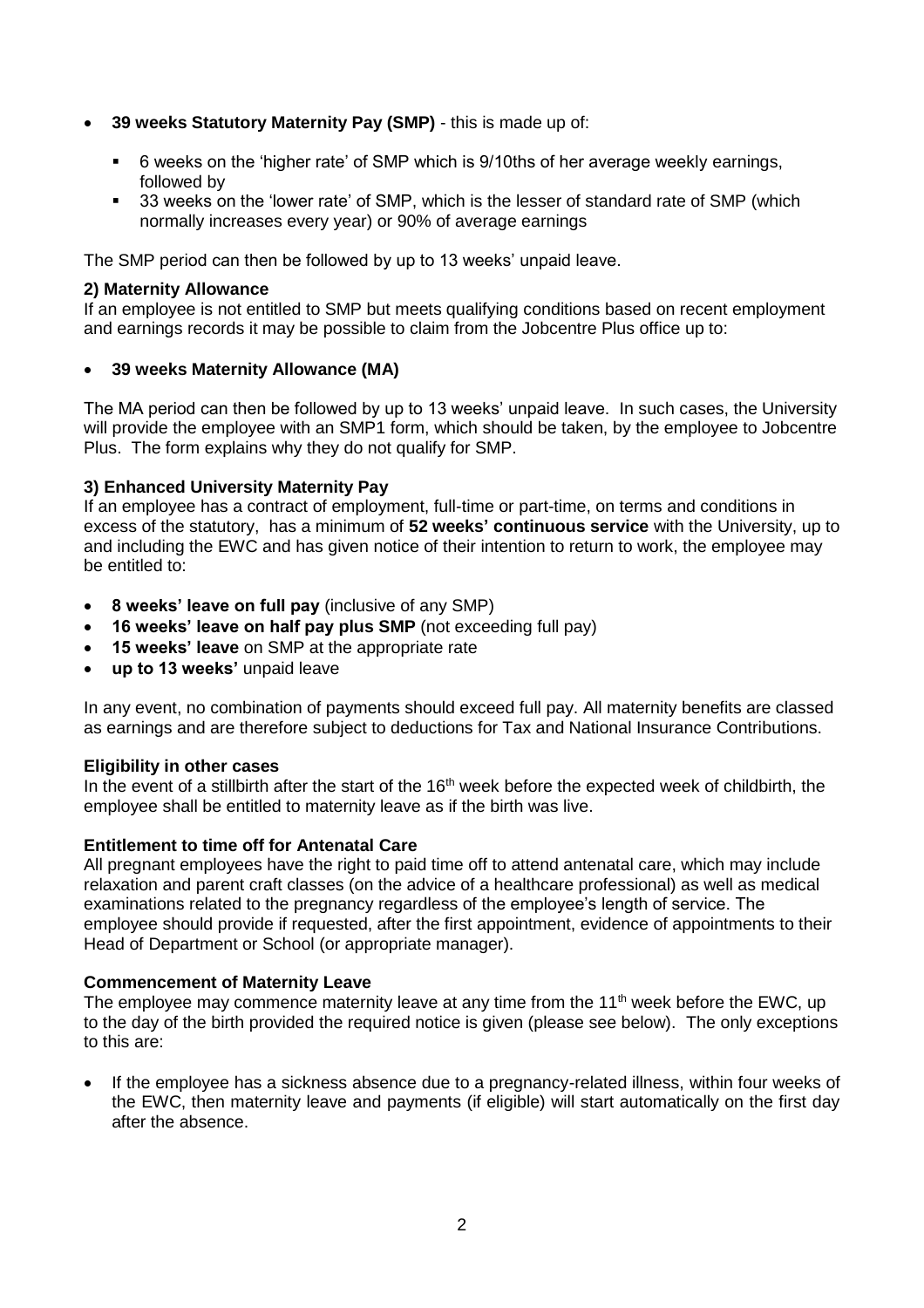If childbirth occurs before the date notified by the employee (or before any notification has been given) then maternity leave and pay where applicable starts automatically on the day after the date of childbirth. In such cases, the employee should advise the University as soon as reasonably practicable. If she gives birth prematurely before or during the qualifying week, then she should also provide a MAT B2 certificate.

The employee may change her mind about when she wants to start her leave providing she gives either:

- a) In the case of delaying a start date 28 days' written notice before the date previously notified, or
- b) In the case of bringing the start date forward 28 days written notice before the new start date.

Employees considering Shared Parental Leave (SPL) have the option to provide notice to curtail their maternity leave and opt for SPL before they begin their maternity leave. Further information is available in the SPL policy at:

[http://www.nottingham.ac.uk/hr/guidesandsupport/maternityparentalsupportandadoption/index.aspx.](http://www.nottingham.ac.uk/hr/guidesandsupport/maternityparentalsupportandadoption/index.aspx)

#### **Notification process for commencement of maternity leave**

Following confirmation of the pregnancy, the employee should advise their manager as soon as possible for health and safety reasons and to help with School/Departmental planning. The employee can make arrangements to meet the HR Employment Relations Adviser at any time if they wish and in any case the employee should submit to Human Resources as early as possible but no later than the 15<sup>th</sup> week before the expected week of childbirth (unless this is not reasonably practicable):

- a) A MAT B1 certificate confirming the expected week of childbirth, and
- b) A University Application for Maternity Leave form, notifying when the baby is due and the date of commencement of maternity leave (see: [https://www.nottingham.ac.uk/hr/guidesandsupport/msplapsupport/applicationforms.aspx\)](https://www.nottingham.ac.uk/hr/guidesandsupport/msplapsupport/applicationforms.aspx)

The University, within 28 days of receiving the notification regarding maternity leave, will write confirming maternity entitlements, and the date by which the employee is expected to return to work. Human Resources will then advise the manager of the maternity dates. If the employee changes their mind about when the maternity leave is to start, 28 days' written notice should be given (see above).

## **Contact during maternity leave**

During the maternity leave period, the University may make reasonable contact with an employee and vice versa. This could be to discuss a range of issues, such as plans for returning to work, or to keep the employee informed of important developments. Shortly before the employee goes on maternity leave, the manager should discuss arrangements for keeping in touch during the maternity leave period should the employee wish to do so. This should also include a discussion about "Keeping in Touch Days".

## **"Keeping in Touch Days"**

An employee may, by agreement with the University, undertake up to 10 days' paid work – known as "Keeping in Touch Days" (KIT) - under their contract of employment during the maternity leave period. Such days are different to the reasonable contact that employees and the University may make with one another, and can help to make it easier for the employee when returning to work. There is no obligation for the employee to attend KIT days or for the University to offer such work. The employee is entitled to turn down the opportunity of working such a day without suffering any consequences as a result. The first KIT day cannot take place within two weeks of the birth of the child.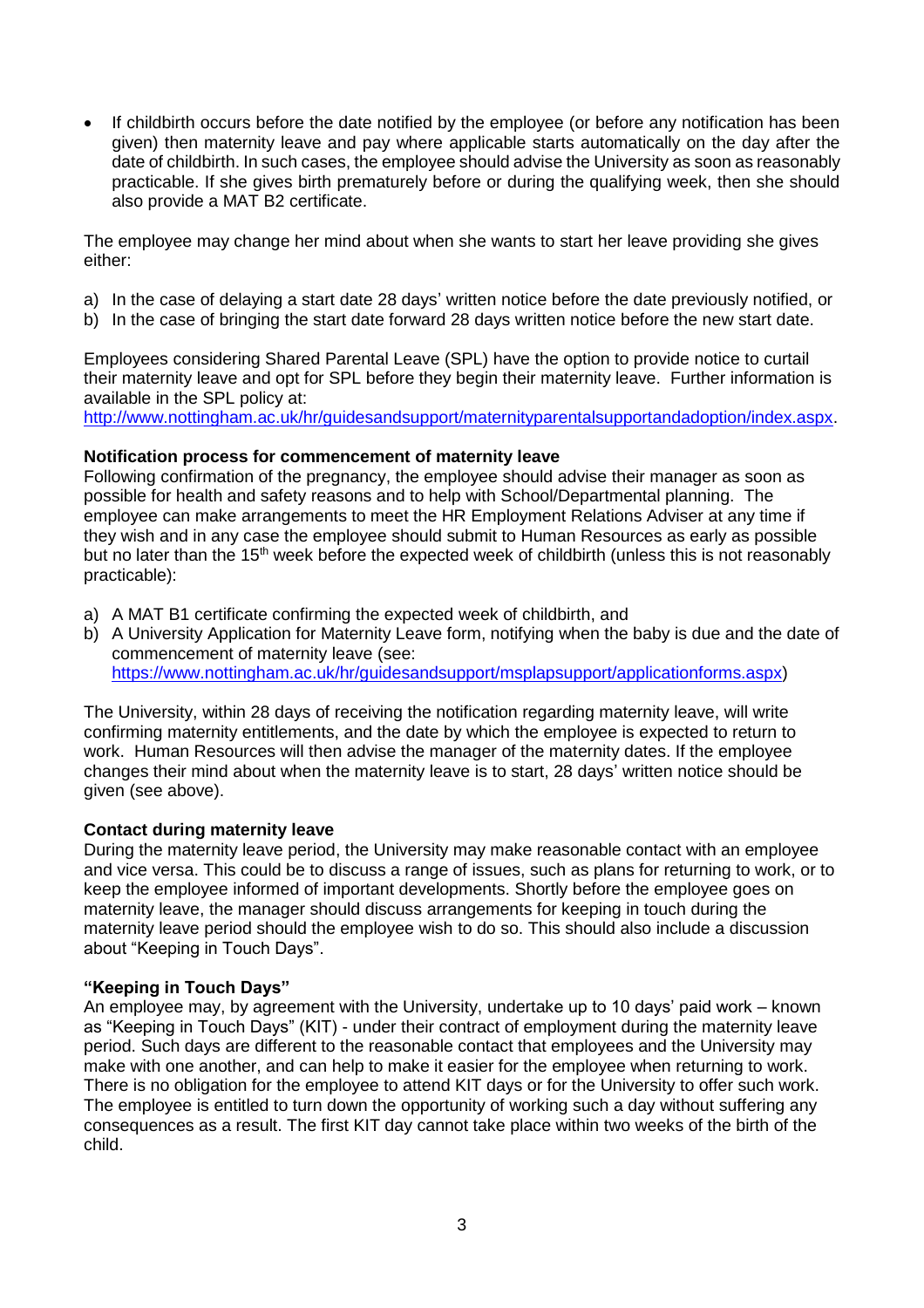KIT days should be taken during maternity leave. If maternity leave is bought to an early end and SPL begins, there are separate entitlements to SPLIT days contained in the SPL policy.

The type of work that an employee undertakes could be a training activity, attending team away days or meetings and is subject to agreement between the manager and the employee. If the employee does any such work during agreed KIT days she should receive her normal contractual pay for the hours worked. The University reserves the right to count the amount of any maternity pay that may be received during a KIT day towards the normal contractual pay.

If the employee receives payment for a KIT day whilst in receipt of any form of maternity pay please be aware the payment will be pensionable. Where the employee is in a period of no pay any payment for KIT days will not be pensionable.

#### **Return to Work (including employee notification required)**

An employee may not return to work within two weeks of the birth of her child and no notice to return to work is required if the employee returns on the first working day after 52 weeks' maternity leave. Otherwise, an employee may exercise the right to return to work at any time within their maternity leave period (either paid or unpaid, or during OML or AML) subject to giving eight weeks' written notice, directly to Human Resources, of the date on which the employee wants to return. If an employee returns to work during a period of paid maternity leave, they forfeit the right to any further maternity pay. Unless otherwise notified by an employee, the University will work on the basis of the employee returning on the first working day following AML ie 52 weeks (one year) from the start of maternity leave. If an employee does not give the required notice to return early, then the University can postpone the return date to secure eight weeks' notice. This postponement can be to a date no later than the end of 52 weeks' maternity leave.

Employees choosing to return to work at the end of OML have the right to return to the position they occupied before their maternity leave began. An employee who takes AML is also entitled to return to the position they occupied before their leave began unless there is a reason why it is not reasonably practicable for her to return to her old job, in which case the employee will be offered a similar job on terms and conditions which are not less favourable than the old job.

For babies born on or after 3 April 2011, please note that fathers/partners/civil partners will be able to take between two and 26 weeks' additional paternity leave once the mother has returned to work subject to her not exhausting her full statutory maternity leave and other eligibility criteria. For further details, please see the Parental Support Policy, which is available at: [http://www.nottingham.ac.uk/hr/guidesandsupport/maternityparentalsupportandadoption/parental/in](http://www.nottingham.ac.uk/hr/guidesandsupport/maternityparentalsupportandadoption/parental/index.aspx) [dex.aspx.](http://www.nottingham.ac.uk/hr/guidesandsupport/maternityparentalsupportandadoption/parental/index.aspx)

#### **Continuity of employment and other contractual entitlements**

Where an employee returns to work, the period of maternity leave will form part of their continuous employment with the University. In connection with this, the University has agreed:

Pension rights and contributions will be dealt with in accordance with the provisions of the appropriate Superannuation Scheme. Please see the pension section for further details.

The employee will be entitled to consideration in respect of Appraisal and Development Conversation (ADC). Further guidance is available at: [http://www.nottingham.ac.uk/hr/guidesandsupport/performanceatwork/index.aspx.](http://www.nottingham.ac.uk/hr/guidesandsupport/performanceatwork/index.aspx)

Any increases to pay that the employee is awarded during her maternity leave period will be paid either during the maternity leave period itself wherever possible, or in arrears on return from maternity leave.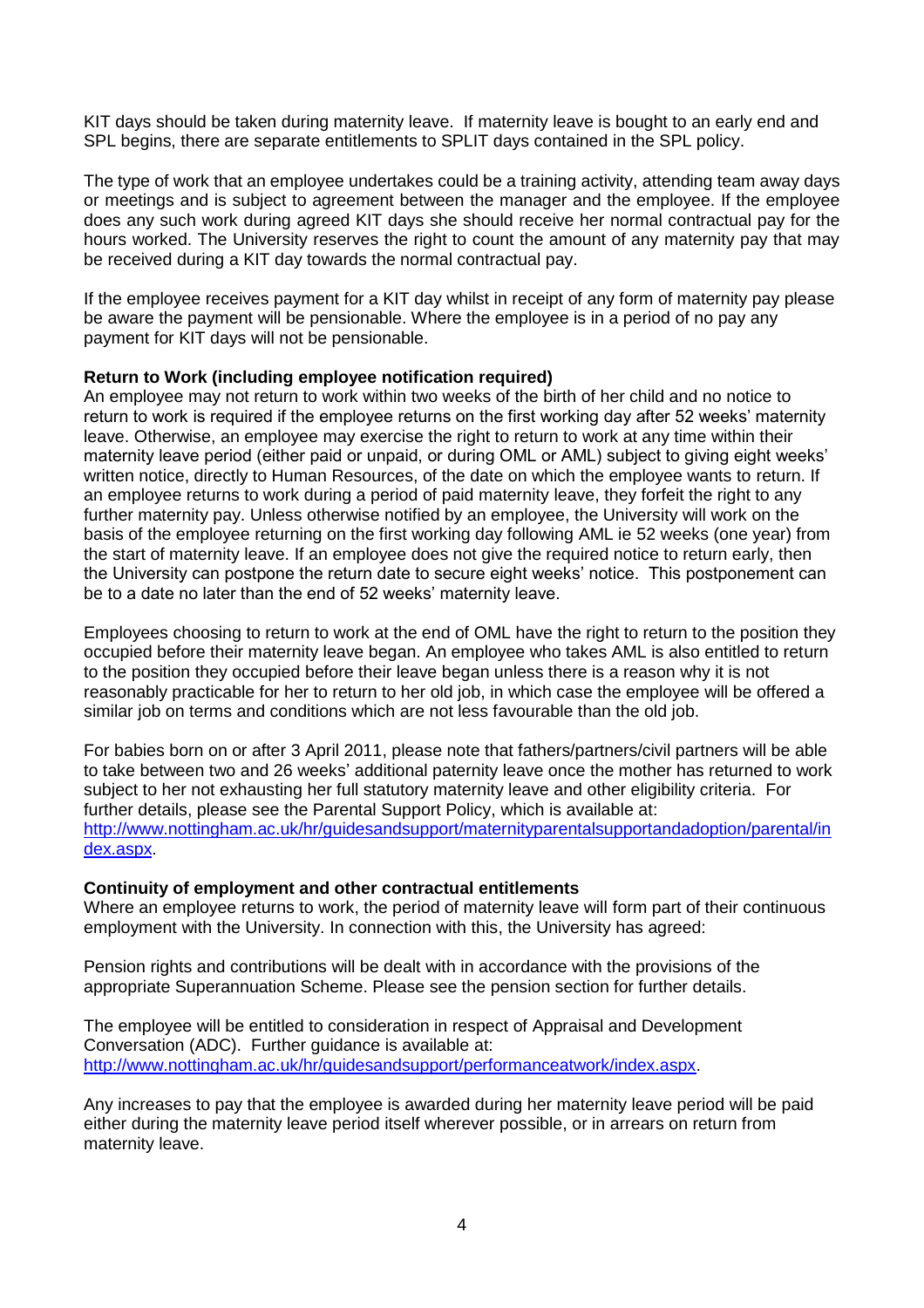During the period of OML and AML, the contract of employment continues, and the employee is entitled to receive all contractual benefits, other than remuneration. This means that non-cash benefits that are in existence prior to the maternity leave (such as those provided through a salary sacrifice scheme for childcare vouchers, gym membership and staff cycle schemes) can be continued throughout both OML and AML. Employees should read the section regarding annual leave and pension to ensure any implications for their pension benefits and membership are understood.

#### **Requests for flexible working arrangements (including part-time working)**

Employees have the right to request flexible working for which there are guidelines and an application form available on the Human Resources web site at: [http://www.nottingham.ac.uk/hr/guidesandsupport/worklifebalance/flexibleworking/index.aspx.](http://www.nottingham.ac.uk/hr/guidesandsupport/worklifebalance/flexibleworking/index.aspx)

If a request is made under this right to change the contractual working hours and/or pattern of work, then the School or Department will always consider such a request carefully. If such a request is turned down, the manager must objectively justify why eg explain why a job has to be done on a full-time basis by one individual, as opposed to two people doing it on a part-time basis. Employees should submit any request as far in advance as possible to allow adequate time for the request to be fully considered and where appropriate for the necessary arrangements to be put in place.

## **Staff not returning to work**

Staff who decide not to return to work during or following a period of maternity leave must give the University written notice in accordance with their contract of employment. If an employee leaves the employment of the University for any reason before the date she has notified as the date she wants her maternity leave to start, or before she has notified a date, she loses the right to maternity leave, but she may still be eligible for SMP if she is employed after the 15<sup>th</sup> week before the expected week of childbirth. An employee who qualifies for enhanced University maternity pay, but decides to resign prior to maternity leave being taken will not receive any enhanced University maternity pay beyond statutory maternity pay.

The contract of employment continues throughout the maternity leave, unless either:

- (a) the employer expressly ends it, in which case the employee is entitled to receive whatever period of notice the contract provides for if her employment is terminated (an employee who is pregnant or on maternity leave is protected from dismissal which is wholly or partly related to the pregnancy or maternity leave);
- (b) the employee expressly ends it, by resigning;
- (c) it expires (eg ending of a fixed-term contract), in which case, she is entitled to be given reasonable notice of the ending of her contract in accordance with the University policy on the ending of fixed term contracts. She is also entitled to any other relevant contractual pay including statutory redundancy pay where applicable if she is made redundant.

In such cases, the right to return to the former job under the University's Maternity Leave Policy will have been overtaken by the expiry of the contract and will cease to be applicable. All payments under the University's Maternity Leave Policy will cease upon expiry of the contract. If, however, the employment is continued on an alternative contract, University maternity benefits will continue on the basis of that new contract. This paragraph is without prejudice to the individual's right to receive SMP where applicable. In cases where a fixed-term contract has come to an end or in a redundancy scenario, the University will not seek to recover payments made prior to the expiry of that contract under the University's Maternity Leave Policy.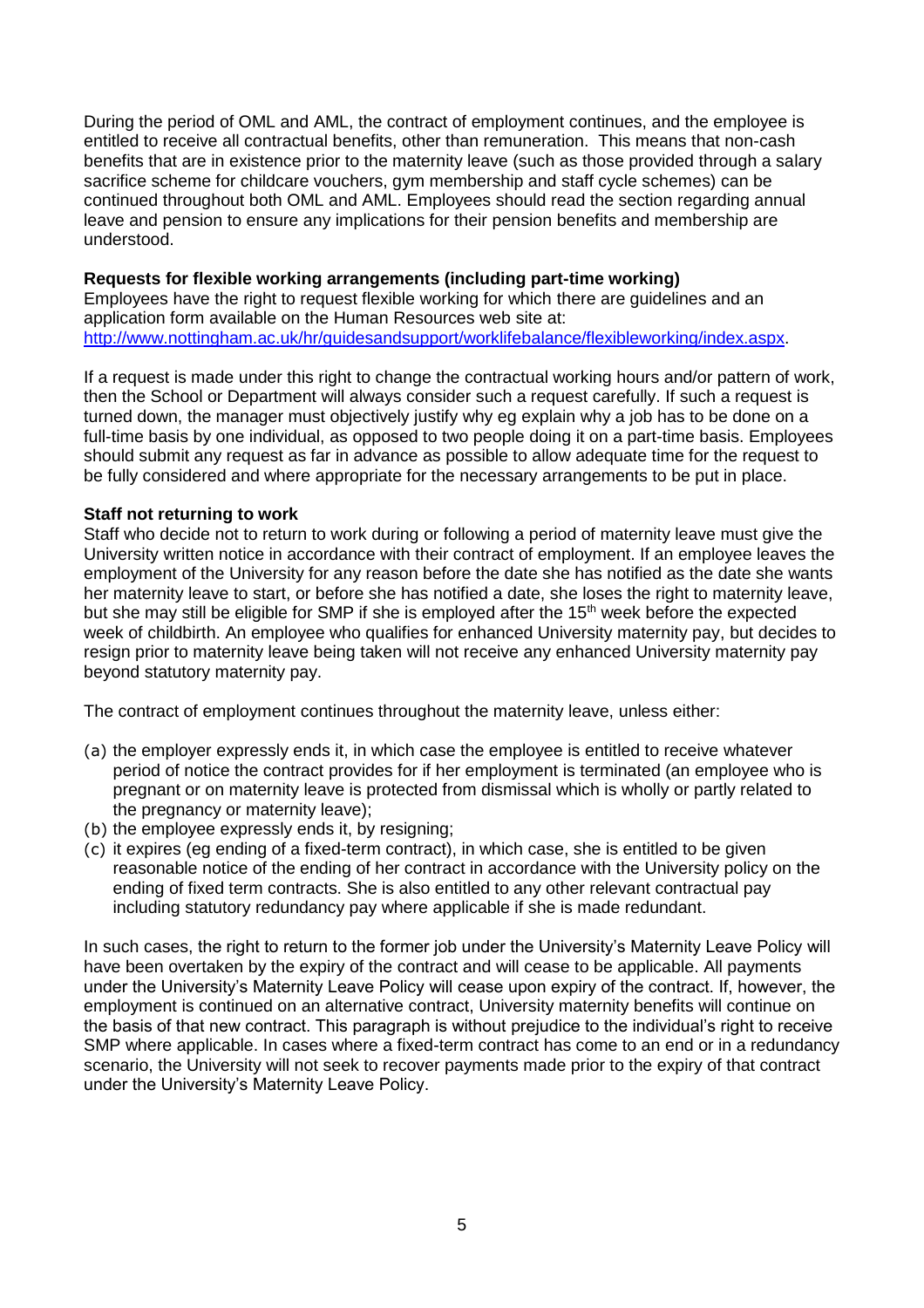## **Failure to return to work after receiving enhanced University Maternity Pay**

Employees are advised that the University reserves the right to reclaim the non-statutory element of maternity pay, if the member of staff fails to return to work and to continue in employment for at least three months following each period of maternity leave.

Therefore, if an employee is unable to return to work after one period of maternity leave due to another pregnancy, but still intends to return to work after the subsequent pregnancy, for the employee to both continue to benefit from any occupational maternity pay and not repay the non statutory element of maternity pay they must agree to return to work for a longer period of time than three months ie three further months for each consecutive maternity leave.

Employees will be required to give a signed undertaking to make the appropriate repayment to the University should they be unable to fulfil these requirements. Please note that this repayment requirement will apply to staff who opt to take a career break immediately following maternity leave. It will not apply to those who opt to take parental leave or long-term carers leave immediately following maternity leave, providing the employee returns to work for a three-month period following the parental or long term carers leave.

## **Entitlement to Sick Pay**

If an employee cannot return to work at the end of maternity leave because of illness, they should follow the normal sickness notification procedures and it shall be dealt with under the University Sick Pay Scheme and will count against the normal entitlement to paid sick leave. The same rules apply if an employee is absent from work because of illness during pregnancy, however, the only exception to this is if the employee has a sickness absence due to a pregnancy-related illness, within four weeks of the EWC, then maternity leave and payments (if eligible) will start automatically on the first day after the absence.

## **Pension**

During any period of paid maternity leave, (whether this is OML or AML) the University pension contribution will be calculated as though the employee was working normally and receiving their normal salary. Therefore, employee contributions continue throughout this period of paid maternity leave based on what is earned. This means that there is no suspension of membership during this time meaning all benefits where applicable, such as death in service and ill health retirement, continue based on the pensionable salary they would have been paid but for their absence.

It may be possible for employees (subject to scheme rules allowing for this) to continue to make payments to the scheme during the unpaid period. Employees should indicate this on their application for maternity leave. Human Resources will be responsible for informing the University Pensions Administrator, who will liaise directly with the employee regarding any options available. Where an employee elects to do this the University will pay the missing normal employer contributions for this period. There is a limited time period for this option to be exercised and for the relevant payments to be made which should be discussed with the University Pensions Administrator.

Employees should contact the University Pensions Administrator to discuss the options available during any unpaid period of maternity leave to ensure that any implications for their pension membership and benefits are understood. Staff can also contact the relevant pension scheme helpline direct, details of which are available at:

[http://www.nottingham.ac.uk/fabs/finance/services/payrollandpensions/usefullinksandcontacts.aspx.](http://www.nottingham.ac.uk/fabs/finance/services/payrollandpensions/usefullinksandcontacts.aspx)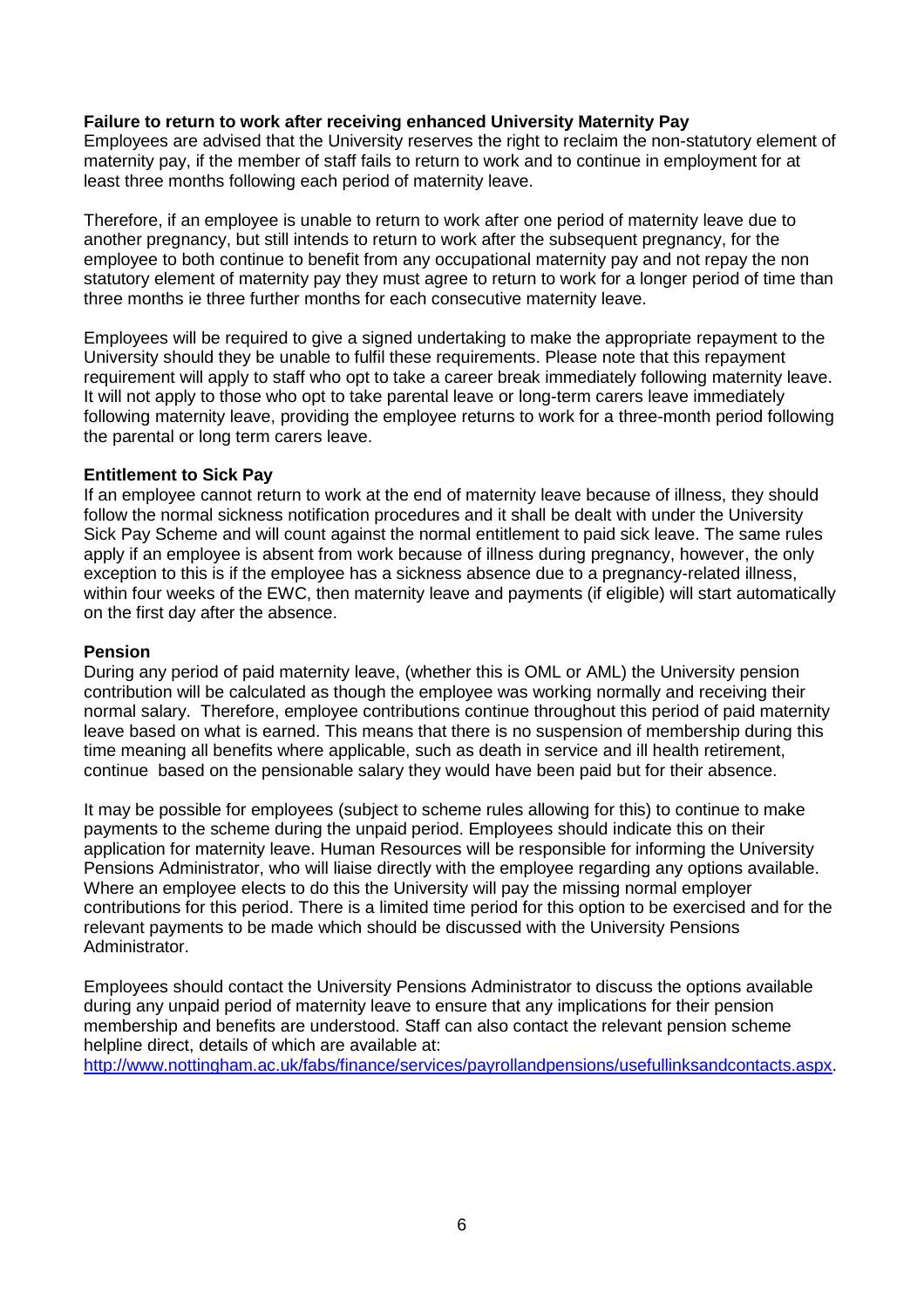# **Annual Leave**

Annual leave entitlement accrues at the contractual rate during the entire maternity leave period ie OML (the first 26 weeks) and AML (up to the following 26 weeks). Any Bank Holidays and University closure days that fall within the maternity leave period also accrue. Where the member of staff is part-time, these leave entitlements will accrue on a pro-rata basis in accordance with the contract applicable at the time. An employee should discuss their annual leave with their line manager prior to starting maternity leave to enable consideration of the timing, notice and approval requirements set out in the Annual Leave Guidance

[\(https://www.nottingham.ac.uk/hr/guidesandsupport/absenceandannualleave/annualleave/annuallea](https://www.nottingham.ac.uk/hr/guidesandsupport/absenceandannualleave/annualleave/annuallea%20veguidance.aspx)  [veguidance.aspx\)](https://www.nottingham.ac.uk/hr/guidesandsupport/absenceandannualleave/annualleave/annuallea%20veguidance.aspx).

You are encouraged to consider using a proportion of your annual leave entitlement before the start and after the end of your maternity leave. If the maternity leave period is likely to cross two annual leave years and it is impractical to take all of the leave in the year in which it was accrued (in line with the Annual Leave Guidance

[\(https://www.nottingham.ac.uk/hr/guidesandsupport/absenceandannualleave/annualleave/annuallea](https://www.nottingham.ac.uk/hr/guidesandsupport/absenceandannualleave/annualleave/annuallea%20veguidance.aspx)  [veguidance.aspx\)](https://www.nottingham.ac.uk/hr/guidesandsupport/absenceandannualleave/annualleave/annuallea%20veguidance.aspx) you may carry over the accrued annual leave (and accrued Bank Holidays and University closure days), but must use these days within three months following your return to work, except where an alternative timescale is agreed with your manager due to operational requirements.

Please refer to the maternity guidance

[\(https://www.nottingham.ac.uk/hr/guidesandsupport/msplapsupport/maternity/maternityleavemanag](https://www.nottingham.ac.uk/hr/guidesandsupport/msplapsupport/maternity/maternityleavemanagersguidance.aspx) [ersguidance.aspx\)](https://www.nottingham.ac.uk/hr/guidesandsupport/msplapsupport/maternity/maternityleavemanagersguidance.aspx) for more information. Annual leave cannot be taken between the end of the paid maternity period and the beginning of any unpaid maternity period.

#### **Assisted Conception**

Having treatment to assist conception can be difficult emotionally and physically. By informing the manager at an early stage of treatment, managers can be understanding and provide support to the employee during this time.

In vitro fertilisation (IVF) and intrauterine insemination (IUI) are common types of assisted conception.

**Medical appointments** that require either partner to attend, relating to assisted conception should be treated like any other personal health and welfare appointments (found in the Special Leave Policy:

[https://www.nottingham.ac.uk/hr/guidesandsupport/worklifebalance/specialleave/index.aspx\)](https://www.nottingham.ac.uk/hr/guidesandsupport/worklifebalance/specialleave/index.aspx). If employees would prefer not to inform their line manager about the treatment, they also have the option to use annual leave to attend appointments. Where partners are attending appointments in a supportive capacity only, they will be required to make the work time up or to use their annual leave to accompany their partner to the appointment.

If the employee becomes sick or unwell as a result of their treatment, please find further guidance in the Sickness Absence Policy

[\(https://www.nottingham.ac.uk/hr/guidesandsupport/absenceandannualleave/sicknessabsence/inde](https://www.nottingham.ac.uk/hr/guidesandsupport/absenceandannualleave/sicknessabsence/index.aspx) [x.aspx\)](https://www.nottingham.ac.uk/hr/guidesandsupport/absenceandannualleave/sicknessabsence/index.aspx).